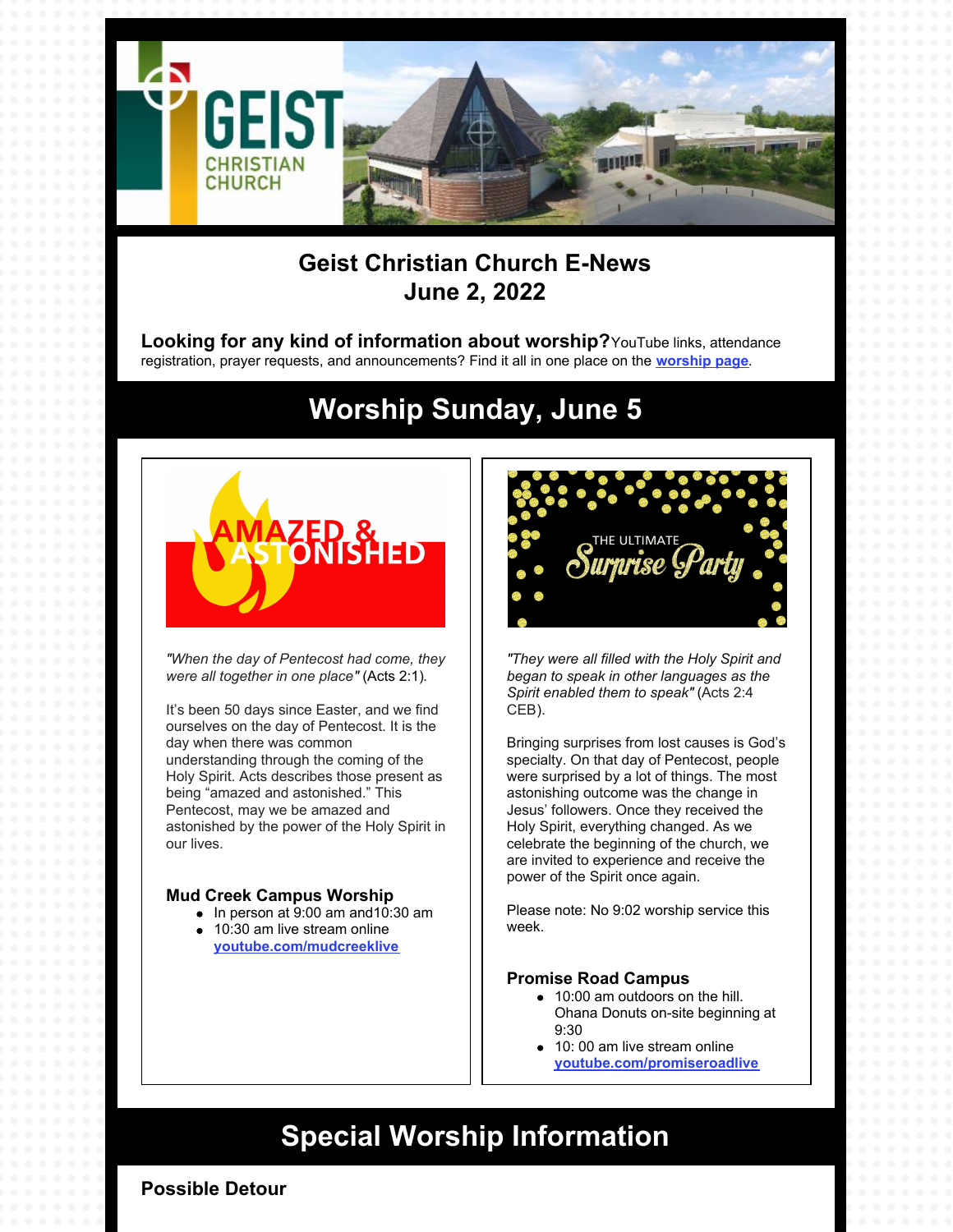If you are coming to the Promise Road Campus from the east, the bridge at 126th Street and Promise Road has been closed for repairs this week. It is supposed to open before Sunday. However, please double-check and plan an alternate route if the bridge is still closed.

## **Connect**

### **Geist Goes Out**

- Tuesday, June 7, 6:30-9 pm
- Nickel Plate Amphitheater, Fishers

Join us for the Cool City Band as we meet by the flagpole on the lawn by the Amphitheater in downtown Fishers. Bring your own chair or blanket along with food and drinks. Or you can purchase food on site. Email **[connect@geistchristian.org](mailto:connect@geistchristian.org)** for more information.

#### **Keenagers**

- Friday, June 24, 8:30 am–2:30 pm
- Mud Creek Campus
- Cost is \$17, plus lunch  $\bullet$

The Keenagers will visit Hunter's Honey Farm for the Royal Treatment. During our tour, we will visit the honey house and the beehives, roll our own beeswax candle, and bottle our own honey. Following our tour, we will head to Gray Brothers Cafeteria for some southern comfort food. We have 25 spots, so please RSVP to **[Kyle.Brown@geistchristian.org](mailto:Kyle.Brown@geistchristian.org)**.

## **Service**

### **Summer Mission with Amazing Grace Christian Church**

Both campuses of Geist Christian Church will be partnering with Amazing Grace Christian Church throughout the summer to collect backpack supplies for children before they head back to school in the fall. Different items will be collected each week. Monetary donations are always welcome to cover the cost of the backpacks and to supplement items collected.

The week of June 5-12: Writing Implements

- Boxes of black or blue pens
- 12-packs of #2 pencils
- Boxes of colored pencils
- Large pink erasers
- $\bullet$ Pencil sharpeners
- Highlighters



## **Children & Youth**

#### **Five.6 Mission**

- Wednesday, June 22, & Thursday, June 23, 8 am-4 pm
- Promise Road Campus

Mission is an important part of one's faith development. In June, the Five.6 Ministry is providing a two-day mission experience for children entering fifth or sixth grade. (Students can attend one or both days.)

These two days will include fun, fellowship, and service to a variety of mission partners within the Indianapolis area. Kids will need to pack their own lunch and embrace an attitude of gratitude. If you would like to know more or RSVP your child, please contact **[children@geistchristian.org](mailto:children@geistchristian.org)**.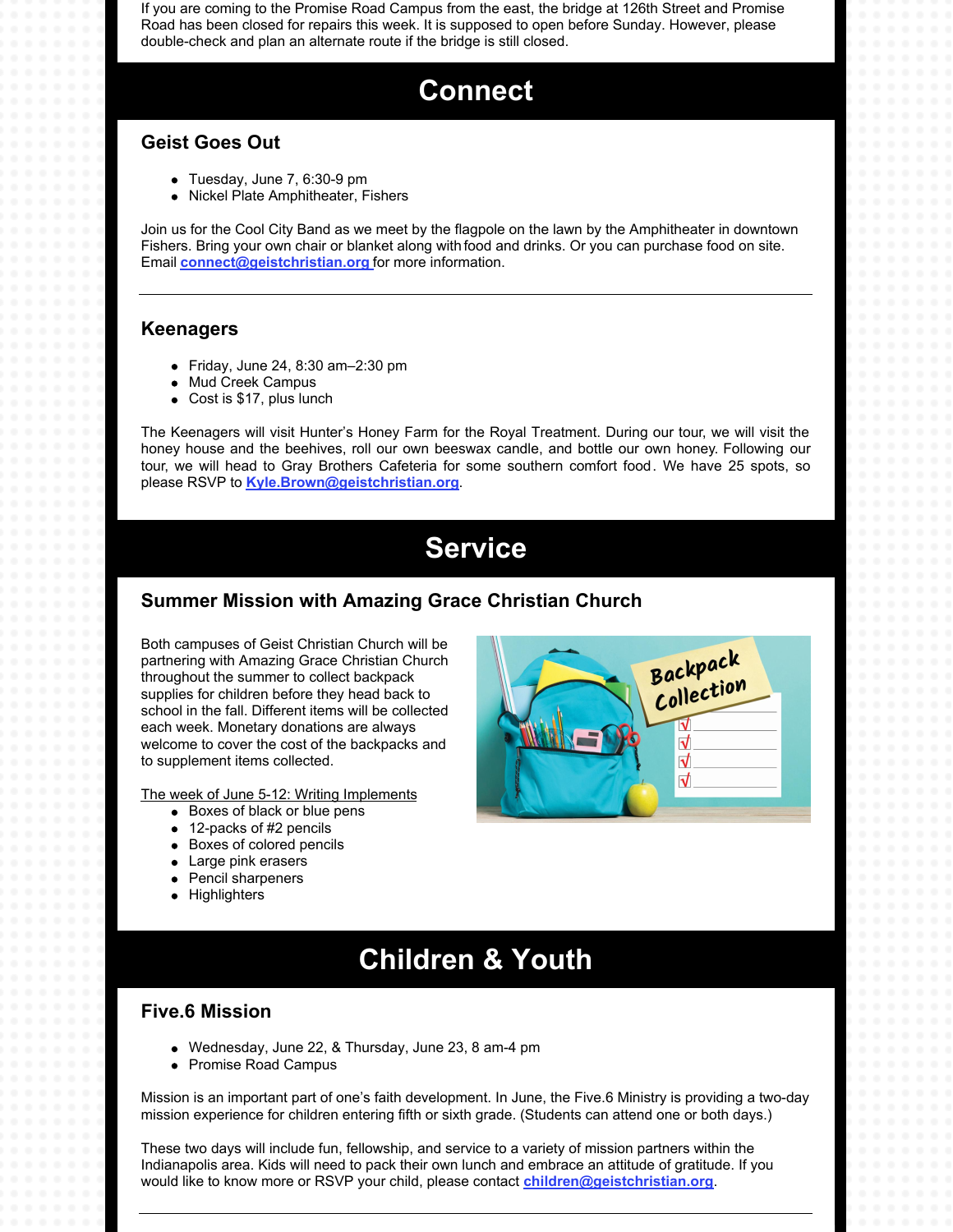### **Vacation Bible School Compassion Camp**

- Promise Road Campus
- June 14-17, 9:30-11:30 am

As we look around the world, our deep need for compassion becomes more evident with each passing day, perhaps now more than ever. Compassion Camp's goal is to cultivate compassion for each other, ourselves, and the world. The practice of lovingkindness serves as the backbone for our theme.

Lovingkindness is the utmost form of selfless love toward ourselves and others.

#### **[Register](http://geistchristian.org/2022-vbs/) Here**

### **Volunteers Make VBS a Success! Sign up [here!](https://geistchristian.shelbynextchms.com/external/form/b3b6e3d9-785c-4140-89a1-7cfeb0edeff9)**

#### **On The Case**

A 4-day VBS series from the New Testament about spiritual habits.

- July 12-15, 6-8 pm
- Mud Creek Campus
- Dinner will be served at 5:30 pm

Take a four-day journey with kid detectives as they dig into a few of Jesus's parables to solve the mysteries of how to grow their faith and how to care for, serve, and love others. They'll discover that the answers have been there all along: spend time with God, spend time with others, use your gifts, and share your story. **[Register](https://forms.office.com/r/C5pWHP5YNP) here!**

### **GCC Youth Goes to the Ballpark: Take Two**

- Wednesday, June 8, 12:30 pm
- Meet at Mud Creek Campus
- \$10 per person
- Open to all youth who have completed grades 6-12

Our trip to the ballpark got postponed due to potential weather. Join us for a Wednesday afternoon game on June 8! Friends are

**AFTERNOON AT THE BALLPARK** outh for a fun time at the Indianapolis Indian's Game

AAMAANAANA

Meet at the Mud Creek Campus **RESERVE YOUR TICKET AT<br>EISTCHRISTIAN.ORG/BASEBALL-RSVP/** 

welcome to join. The game starts at 1:35 pm, and we will be back around 5 pm. Bring money for food and drinks at the game.

Please note: The stadium concession stands do*not* accept cash. There are three options: send your child with a credit card, send your child with a prepaid VISA gift card, or send your child with cash and they can exchange it for a "gift card" at the ticket office at the game.

Reserve your tickets here:**<https://geistchristian.org/baseball-rsvp/>**

### **GCC Youth at White River**

- Wednesday, June 15, 2-5:30 pm
- Meet at Promise Road Campus
- Open to all youth who have completed grades 6-12

Come on out for an afternoon of kayaking and canoeing at White River Canoe Company. We will